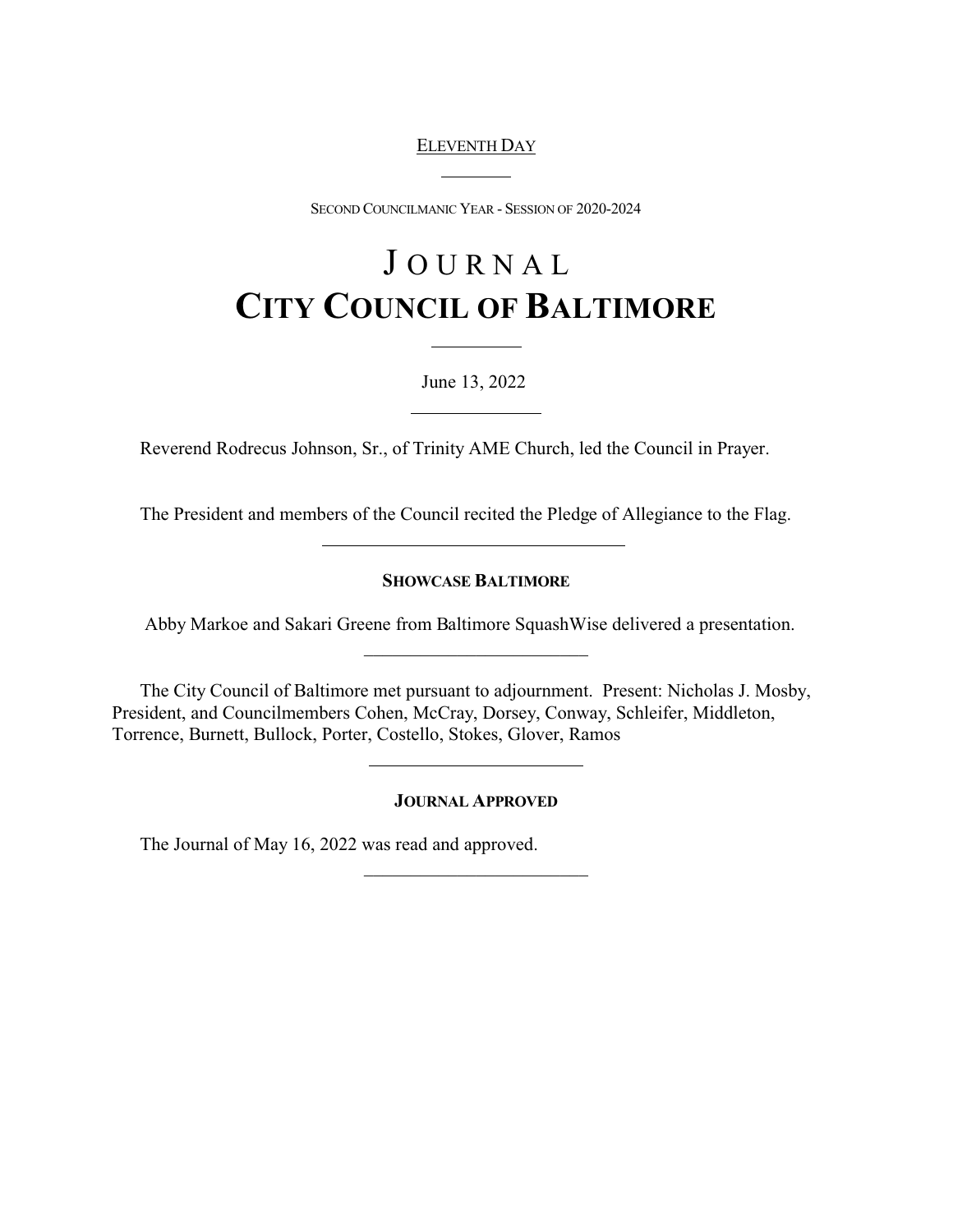#### **COMMUNICATIONS FROM THE MAYOR**

#### **EXECUTIVE APPOINTMENTS TO BE WITHDRAWN**

MATTHEW WARE as a member of the Commission on Sustainability.

#### **INTRODUCTION AND READ FIRST TIME**

\_\_\_\_\_\_\_\_\_\_\_\_\_\_\_\_\_\_\_\_\_\_\_\_

The President laid before the City Council the following bills and Resolutions of the Mayor and City Council for first reading:

**Bill No. 22-0242 -** By City Council President (Office of the Comptroller)

A Charter Amendment establishing the Department of Accounts Payable; making the Comptroller responsible for the Department; specifying that the Director shall be appointed by the Comptroller; establishing the powers and duties of the Department; conforming the duties of the Department of Finance; conforming certain related provisions; and submitting this amendment to the qualified voters of the City for adoption or rejection.

The bill was read the first time and referred to the Rules and Legislative Oversight **Committee** 

**Bill No. 22-0243 -** By City Council President (Office of the Comptroller)

A Charter Amendment establishing the Director of the Department of Real Estate as the head of Department of Real Estate; specifying that the Director shall be appointed by the Comptroller; making certain revisions; and submitting this amendment to the qualified voters of the City for adoption or rejection.

The bill was read the first time and referred to the Rules and Legislative Oversight Committee.

**Bill No. 22-0244 -** By City Council President (Administration - Department of Transportation)

An Ordinance condemning and closing: (1) a ten foot alley, extending from the northwest side of Virginia Avenue Northwesterly 397 feet more or less, to the southeast side of Woodland Avenue; (2) a ten foot alley extending from the northeast side of Homer Avenue Northeasterly 150 feet more or less, to the southwest side of a ten foot alley; and (3) a ten foot alley extending from the southeast side of Virginia Avenue Southwesterly 290.7 feet more or less, to the northwest side of a fifteen foot alley , as shown on a plat numbered 315-A-28A and filed in the Department of Transportation; and providing for a special effective date.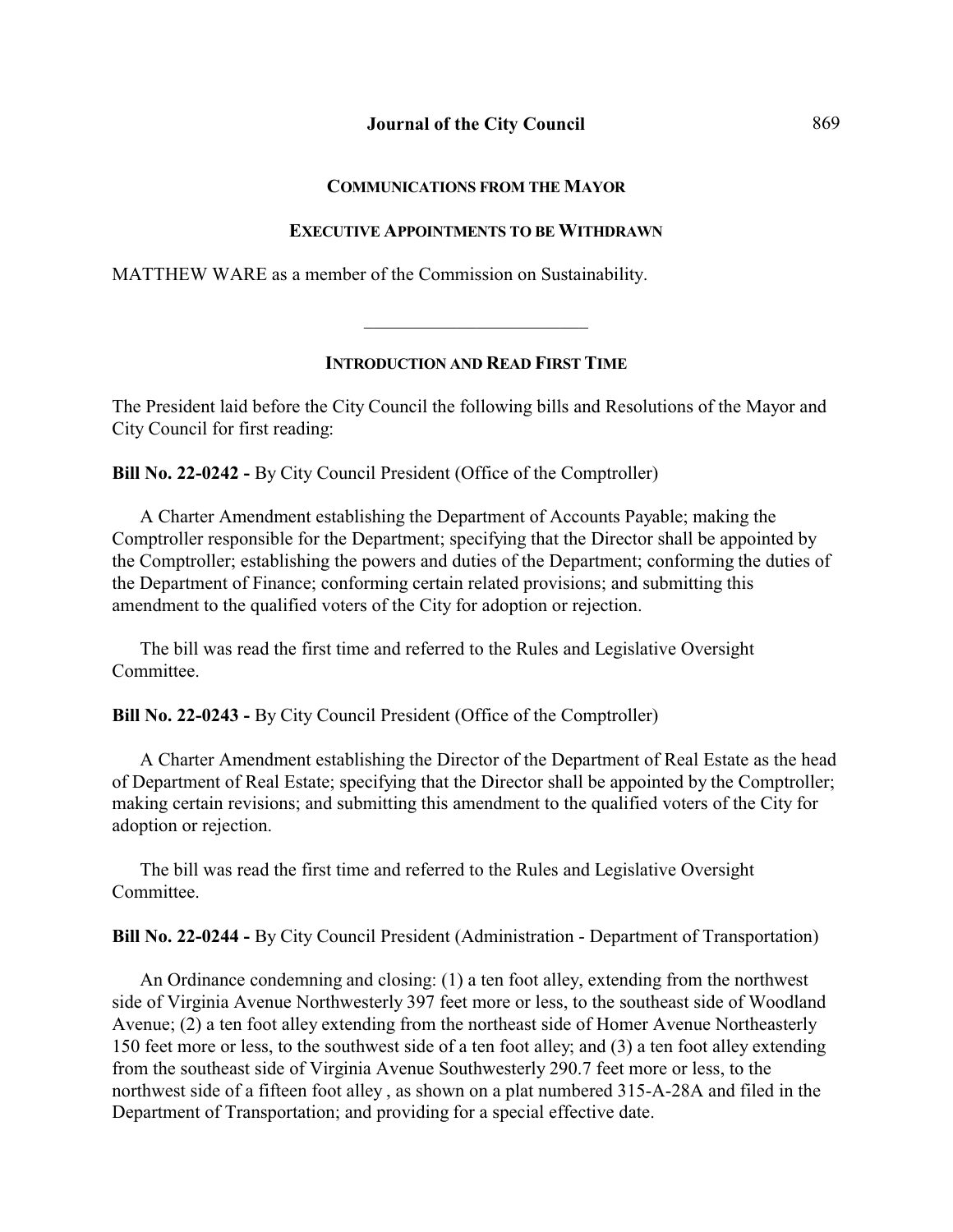The bill was read the first time and referred to the Economic and Community Development Committee.

# **Bill No. 22-0245 -** By Councilmember Bullock

An Ordinance permitting, subject to certain conditions, the conversion of a single-family dwelling unit into 3 dwelling units in the R-8 Zoning District on the property known as 611 North Carey Street (Block 0113, Lot 044), as outline in red on the accompanying plat.

The bill was read the first time and referred to the Economic and Community Development Committee.

# **Bill No. 22-0246 -** By Councilmember Conway

An Ordinance creating a community benefits district, to be known as the York Corridor Business Improvement District; specifying the boundaries of the District; creating an Authority and providing for its rights, duties, and powers; providing for the selection and composition of the Authority's Board of Directors; providing for an Administrator for the Authority; mandating the financial responsibilities of the Authority and the City in conjunction with the operation of the District; providing for the assessment, collection, and enforcement of a supplemental tax to be collected by and for the Authority; specifying the City's role in maintaining and enhancing existing services; encouraging the creation of partnerships among the Authority, the City, the State, the Federal Government, and property owners not subject to the supplemental tax; designating the Board of Estimates as the agency charged with reviewing and approving various matters relating to the District and the Authority; providing for the renewal, expiration, termination, and approval of the District and the Authority; providing for a special effective date; and generally relating to the existence, operation, and control of the York Corridor Business Improvement District and Authority.

The bill was read the first time and referred to the Economic and Community Development Committee.

**Bill No. 22-0247 -** By Councilmember Schleifer, Porter, Costello, Torrence, Glover, Stokes, Middleton, Conway, Cohen

An Ordinance prohibiting the obstruction of public streets under certain circumstances; establishing certain penalties; defining certain terms; and generally relating to obstructing a City street.

The bill was read the first time and referred to the Rules and Legislative Oversight Committee.

The President laid before the City Council the following Council Resolutions for first reading: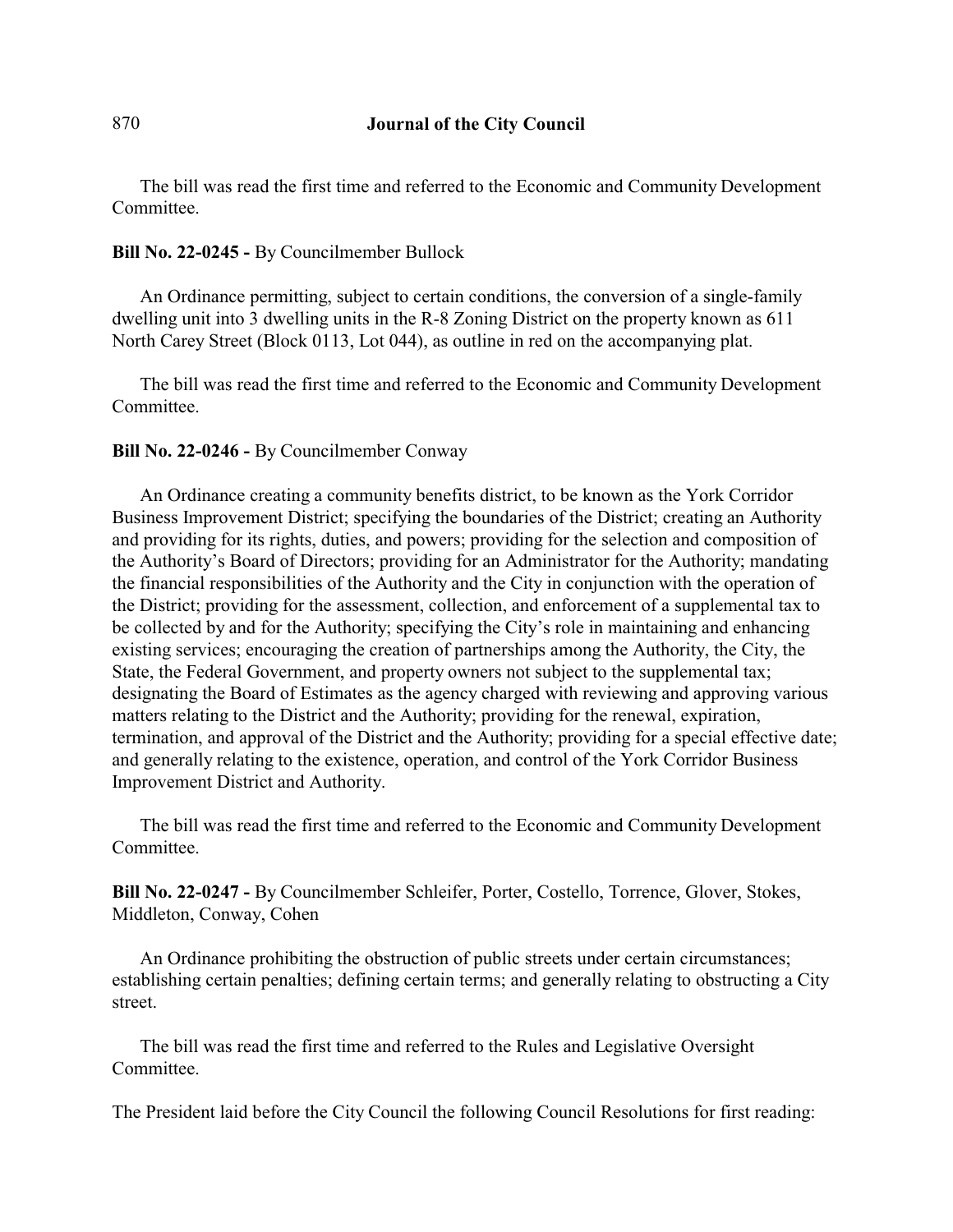**Bill No. 22-0110R -** By Councilmember Middleton, Porter, Cohen, Ramos, Dorsey, Torrence, Bullock, Costello, Burnett, Conway, Stokes, McCray, Glover, and President Mosby

A Resolution requesting that the City Solicitor and representatives from the Baltimore City Health Department appear before the City Council to evaluate if Baltimore City is prepared for an influx of patients seeking to terminate a pregnancy, to identify current barriers to accessing abortion healthcare services, to identify disparities in the ability to access abortion healthcare, specifically for the lesbian, gay, bisexual, transgender, and queer community and for marginalized racial and ethnic groups, to identify safety concerns abortion healthcare providers have in the present political environment and explore how to address these concerns, and to specify how the recently-passed State Abortion Care Access Act will affect abortion healthcare services in Baltimore City.

The bill was read the first time and referred to the Health, Environment, and Technology **Committee** 

**Bill No. 22-0111R -** By Councilmember Stokes, Bullock, Porter, Middleton, Conway, Ramos, Costello, Glover, Cohen, Torrence

A Resolution inviting representatives from the Baltimore City Police Commissioner; the State's Attorney for Baltimore City; the Chief Academic Officer of the Baltimore City Public School System; the Deputy Commissioner of Youth Wellness & Community Health from the Baltimore City Health Department; the Chief of Police for the Baltimore City School Police; the Director of the Mayor's Office of Neighborhood Safety and Engagement; the Director of the Mayor's Office of Children and Family Success; the Director of the Mayor's Office of Employment Development; the Director of the Mayor's Office of African-American Male Engagement; the Director of the Mayor's Office of Performance and Innovation; and interested members of the Baltimore City Youth Commission to come before the City Council to discuss the increase in youth violence across the city; and the risk factors that are driving these incidents.

The bill was read the first time and referred to the Education, Workforce, and Youth Committee.

**Bill No. 22-0112R -** By Councilmember Stokes, Porter, Middleton, Conway, Ramos, McCray, Glover, Torrence, Burnett

A Resolution inviting representatives from the Department of Housing and Community Development, the Baltimore City Health Department, and the Department of Planning to brief the City Council regarding funding for the elimination of food insecurity in Baltimore City.

The bill was read the first time and referred to the Health, Environment, and Technology Committee.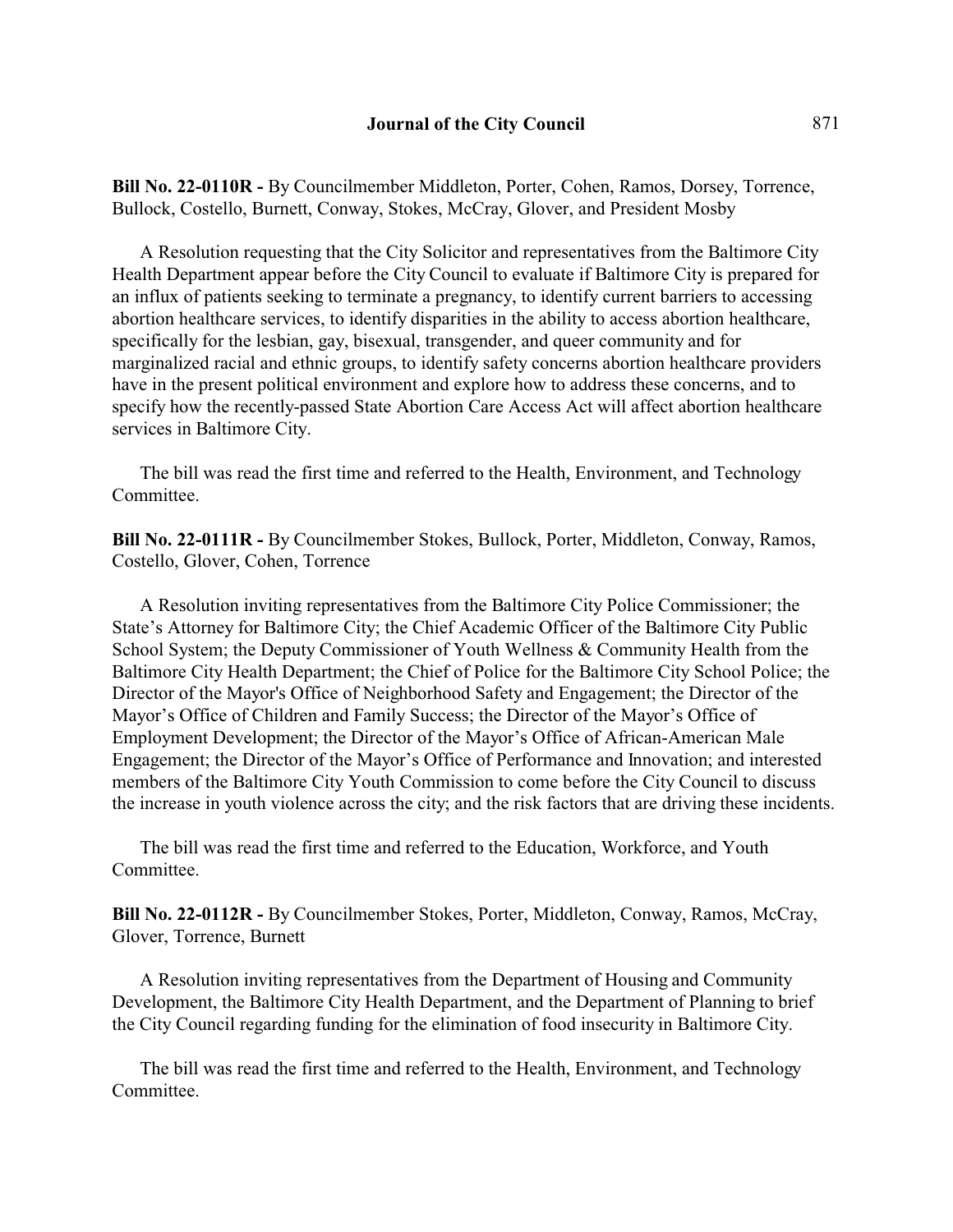## **CONSENT CALENDAR**

CEREMONIAL RESOLUTIONS NO. 796, 797, 798, 799, 800, 801, 802, 803, 804, 805, 806, 807, 808, 809, 810, 811, 812, 813, 814, 815, 816, 817, 818, 819, 820, 821, 822, 823, 824, 825, 826, 827, 828, 829, 830, 831, AND 832 ADOPTED UNDER RULE 3-9.

The resolutions were read.

The roll was called on the adoption of the resolutions, resulting as follows:

Yeas - President and Councilmembers Cohen, McCray, Dorsey, Conway, Schleifer, Middleton, Torrence, Burnett, Bullock, Porter, Costello, Stokes, Glover, Ramos - Total 15.

Nays - 0.

The President declared the resolutions adopted under Rule 3-9.

## **Ceremonial Resolutions will be found at the end of the Journal.**

## **COMMITTEE REPORTS**

# **BILL NO. 22-0197 REPORTED FAVORABLY AND ORDERED PRINTED FOR THIRD READING**

Councilmember Middleton, for the Economic and Community Development Committee, reported Bill No. 22-0197 favorably.

An Ordinance modifying the hours of applicable parking restrictions for Residential Parking Plan Area 31 (Townes at the Terraces); reducing the non-permit parking time threshold; establishing an exception to the applicable permit limit; and correcting and conforming related provisions.

Favorable report adopted.

The bill was read the second time and ordered printed for third reading.

# **BILL NO. 22-0202 REPORTED FAVORABLY AND ORDERED PRINTED FOR THIRD READING**

Councilmember Middleton, for the Economic and Community Development Committee, reported Bill No. 22-0202 favorably.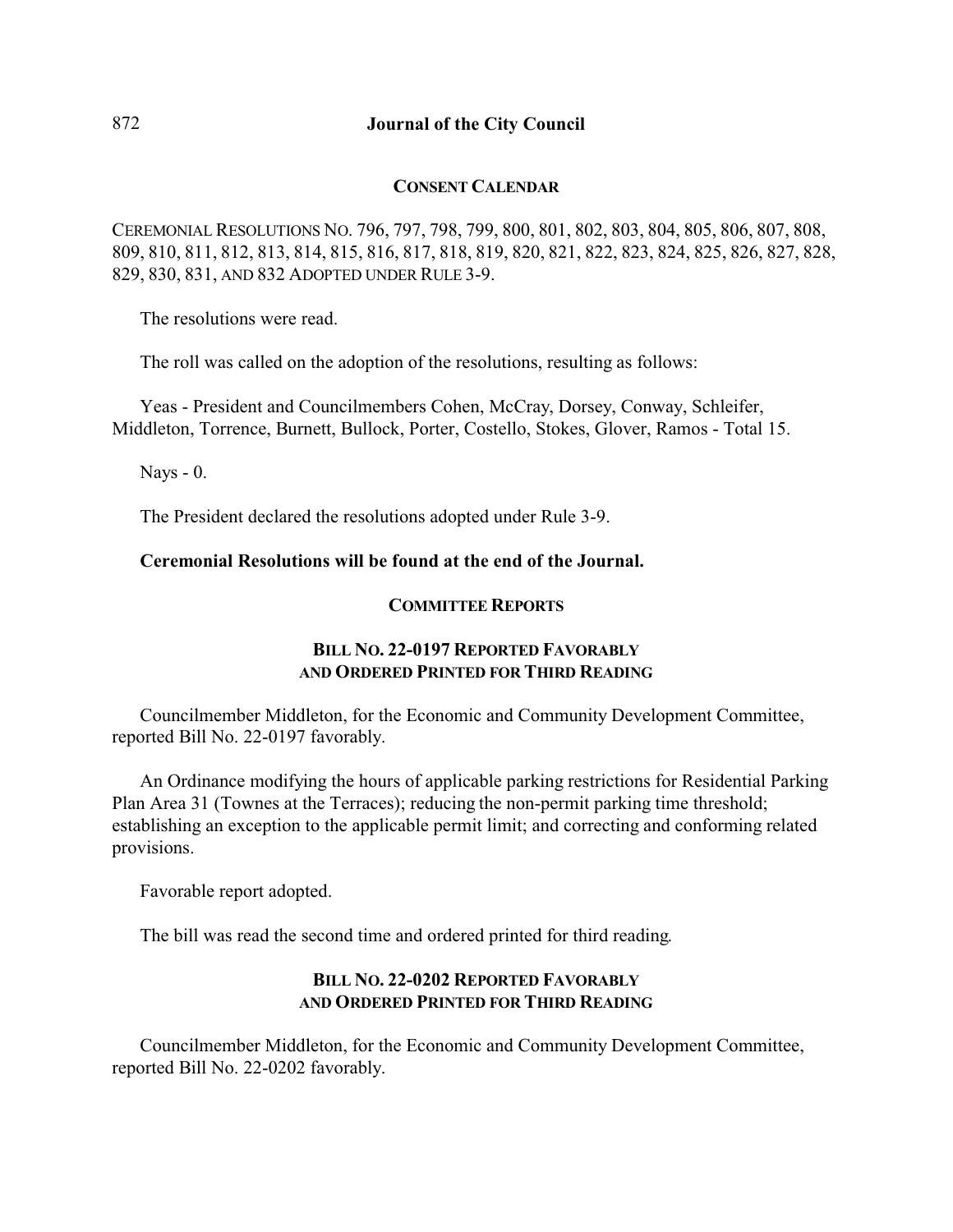An Ordinance amending the boundaries of the Fells Point Area Residential Parking Permit Program; revising area parking restrictions; creating new program eligibility standards, and generally relating to the Fells Point Area Residential Permit Parking Program.

Favorable report adopted.

The bill was read the second time and ordered printed for third reading.

# **BILL NO. 22-0094R REPORTED FAVORABLY AND ORDERED PRINTED FOR THIRD READING**

Councilmember Middleton, for the Economic and Community Development Committee, reported Bill No. 22-0094R favorably.

An Ordinance providing the required approval under Md. Code Ann., Alc. Bev. § 12-902.1(d)(1) to allow the license holder holding a valid Class B-D-7 Beer, Wine, and Liquor License issued for use at 1807-1811 Baker Street, Baltimore, Maryland 21217 to apply to the Board of Liquor License Commissioners for Baltimore City to exchange their Class B-D-7 Beer, Wine, and Liquor License for a Class A-7 Beer, Wine, and Liquor License

Favorable report adopted.

The bill was read the second time and ordered printed for third reading.

# **BILL NO. 22-0222 REPORTED FAVORABLY, WITH AMENDMENTS, AND ORDERED PRINTED FOR THIRD READING**

Councilmember Stokes, for the Education, Workforce, and Youth Committee, reported Bill No. 22-0222 favorably, with amendments.

An Ordinance amending provisions of the Fire and Police Employees' Retirement System law pertaining to the definition of regular interest for valuation purposes; providing for a special effective date; and generally relating to the Fire and Police Employees' Retirement System of the City of Baltimore.

Committee Amendments to City Council Bill No. 22-0222

## **Amendment No. 1**

On page 1, in line 2, strike "**Technical Amendments**" and substitute "**Regular Interest**".

The amendments were read and adopted.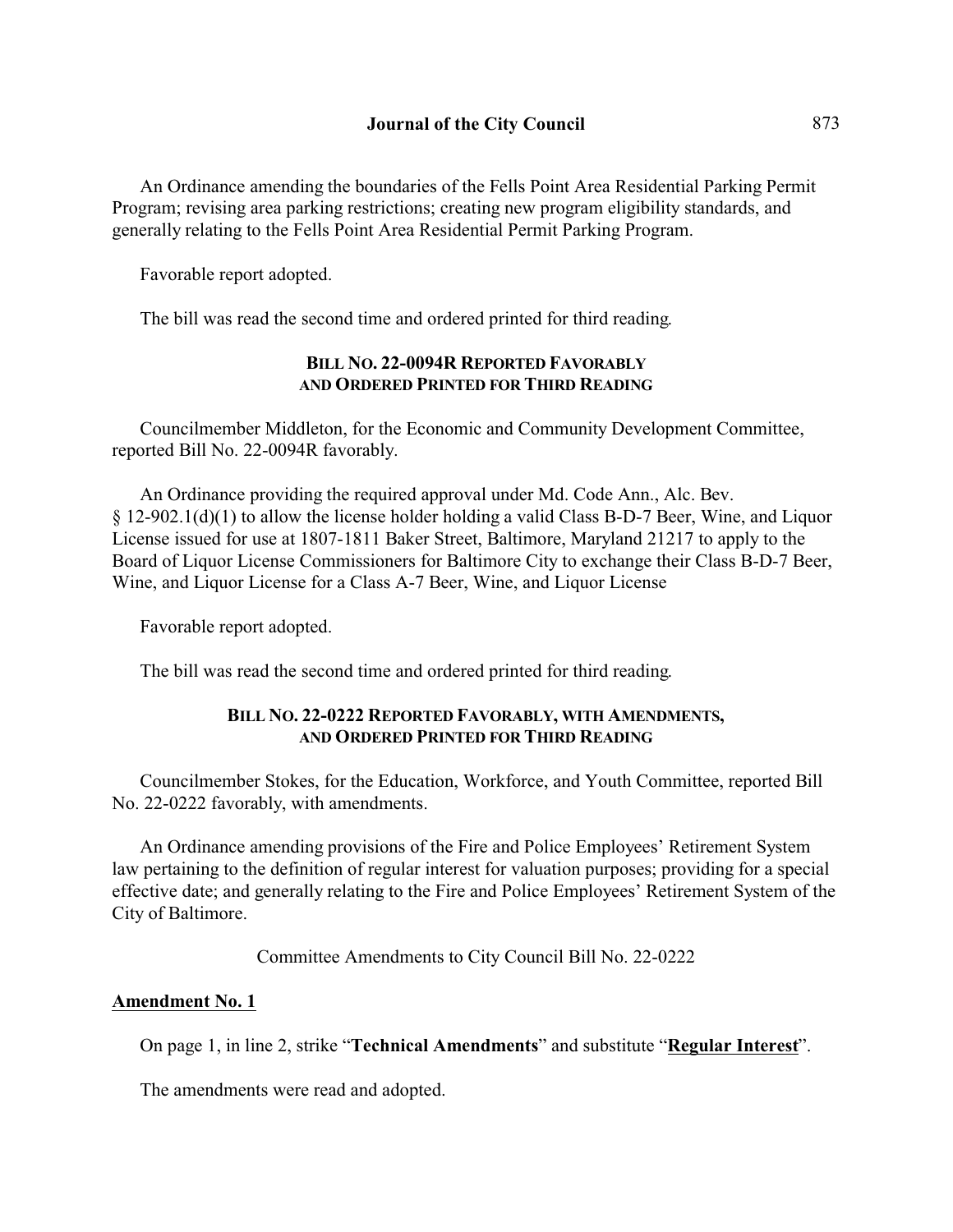Favorable report, as amended, adopted.

The bill, as amended, was read the second time and ordered printed for third reading.

# **BILL NO. 22-0239 REPORTED FAVORABLY AND ORDERED PRINTED FOR THIRD READING**

Councilmember Costello, for the Ways and Means Committee, reported Bill No. 22-0239 favorably.

An Ordinance authorizing the Mayor and City Council of Baltimore to sell, at either public or private sale, all its interest in certain property that is located at 2001 Park Avenue (Block 3448; Lot 030) and is no longer needed for public use; and providing for a special effective date.

Favorable report adopted.

The bill was read the second time and ordered printed for third reading.

# **BILL NO. 22-0240 REPORTED FAVORABLY AND ORDERED PRINTED FOR THIRD READING**

Councilmember Costello, for the Ways and Means Committee, reported Bill No. 22-0240 favorably.

An Ordinance authorizing the Mayor and City Council of Baltimore to sell, at either public or private sale, all its interest in certain property located at 711 North Arlington Avenue (Block 0104, Portion of Lot 062) and no longer needed for public use; and providing for a special effective date.

Favorable report adopted.

The bill was read the second time and ordered printed for third reading.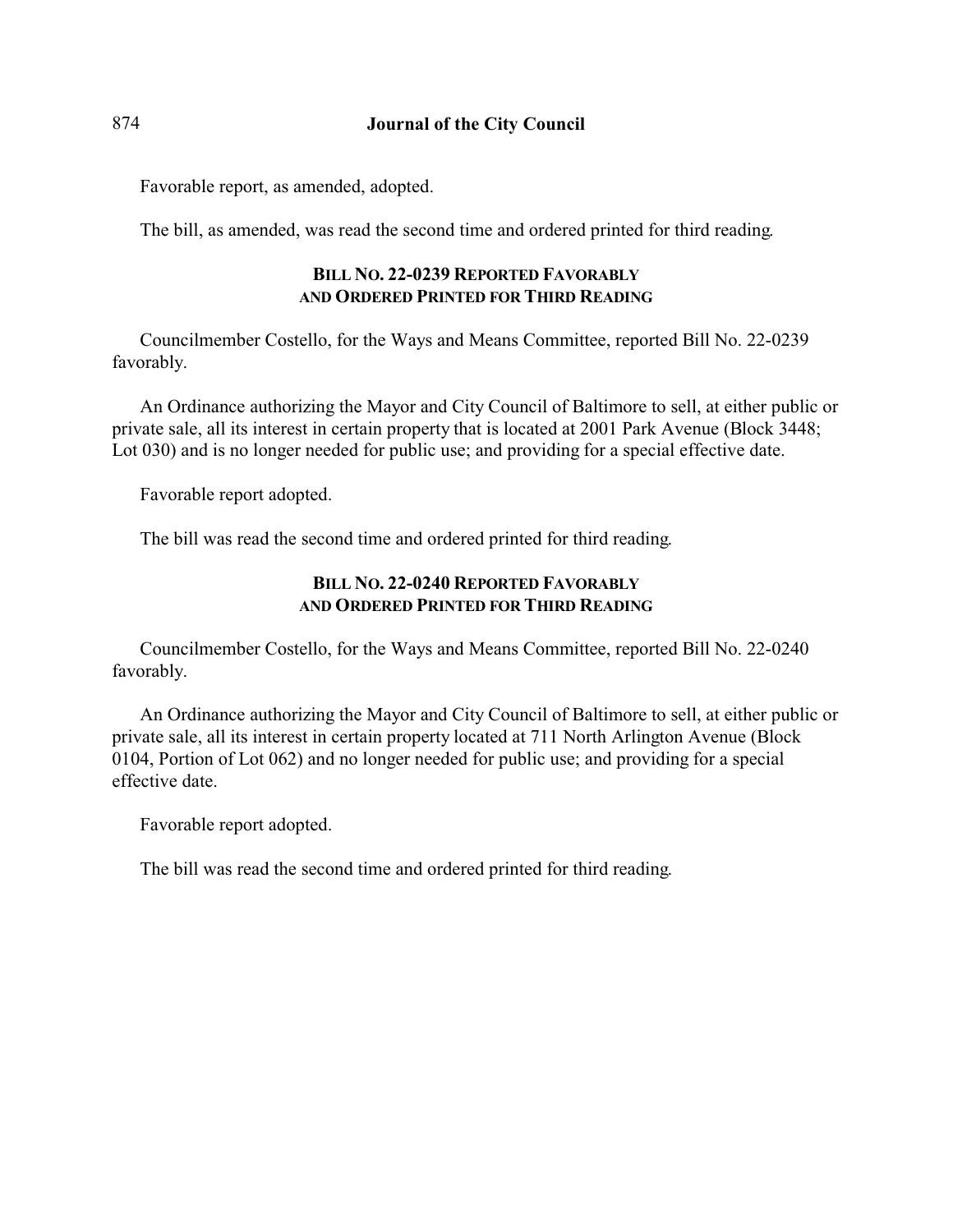### **THIRD READING TODAY**

Councilmember Stokes made a motion, which was duly seconded, to place Bill No. 22-0222 on third reading today.

The roll was called on the motion, resulting as follows:

Yeas - President and Councilmembers Cohen, McCray, Dorsey, Conway, Schleifer, Middleton, Torrence, Burnett, Bullock, Porter, Costello, Stokes, Glover, Ramos - Total 15.

Nays - 0.

The President declared that three fourths of all the members-elect, voting in the affirmative, Article 3, Section 14 of the Charter having been complied with, the bill was placed on third reading file.

The President laid before the City Council:

**BILL NO. 22-0222 -** An Ordinance amending provisions of the Fire and Police Employees' Retirement System law pertaining to the definition of regular interest for valuation purposes; providing for a special effective date; and generally relating to the Fire and Police Employees' Retirement System of the City of Baltimore.

It was read the third time.

The bill being on its final passage, the yeas and nays were called, resulting as follows:

Yeas - President and Councilmembers Cohen, McCray, Dorsey, Conway, Schleifer, Middleton, Torrence, Burnett, Bullock, Porter, Costello, Stokes, Glover, Ramos - Total 15.

Nays - 0.

The bill was read and approved, and the bill was declared "Passed".

#### **THIRD READING**

The President laid before the City Council:

**BILL NO. 21-0047** - An Ordinance establishing a continuing, non-lapsing Dante Barksdale Career Technology Education Fund, to be used exclusively to supplement pre-apprenticeship programs and other workforce development programs; requiring a minimum monthly appropriation to this Fund; authorizing the Mayor and City Council, by ordinance, to provide for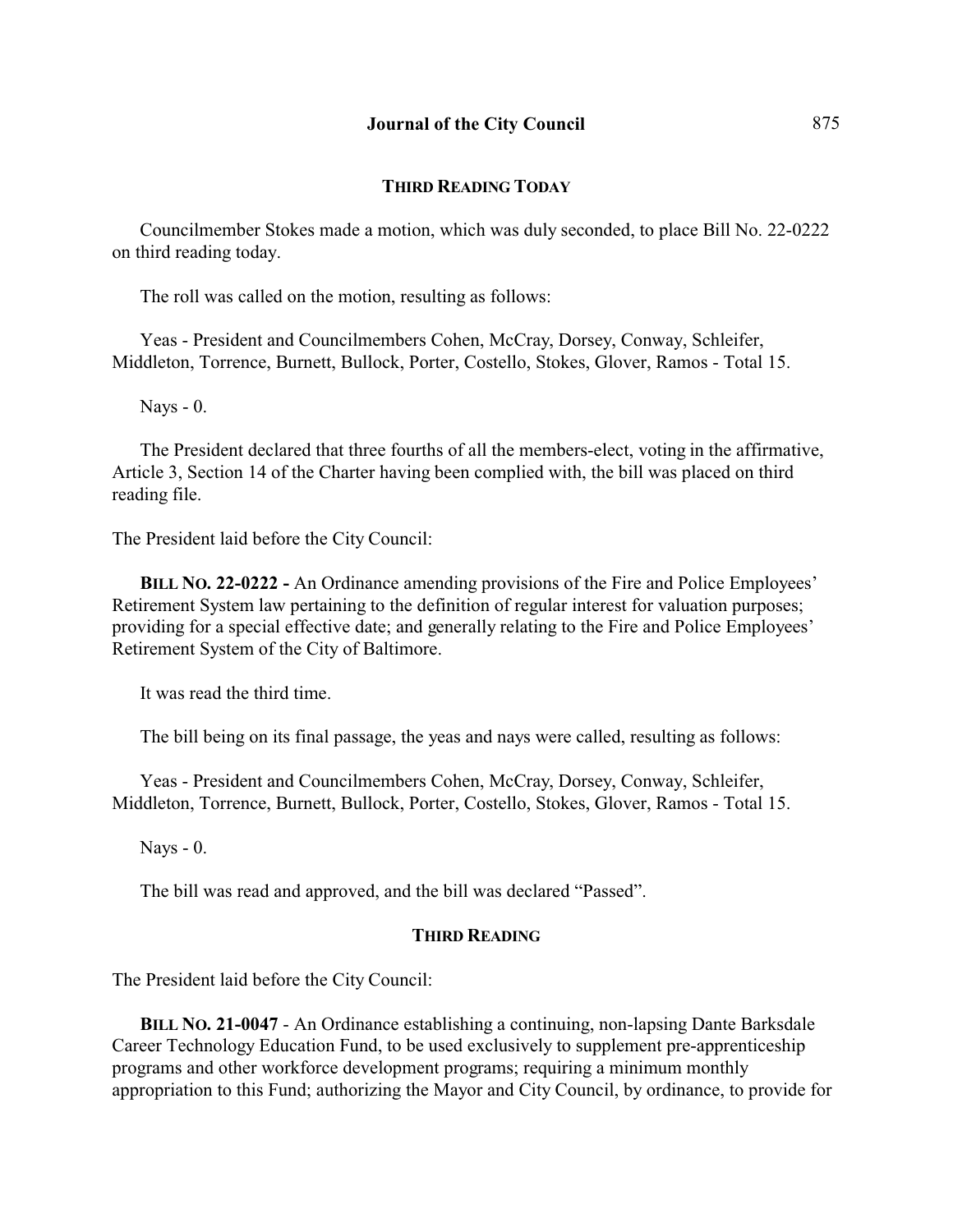the oversight, governance, and administration of this Fund; and submitting this amendment to the qualified voters of the City for adoption or rejection.

It was read the third time.

The bill being on its final passage, the yeas and nays were called, resulting as follows:

Yeas - President and Councilmembers Cohen, McCray, Dorsey, Conway, Schleifer, Middleton, Torrence, Burnett, Bullock, Porter, Costello, Stokes, Glover, Ramos - Total 15.

Nays - 0.

The bill was read and approved, and the bill was declared "Passed".

**BILL NO. 21-0094** - An Ordinance providing for the establishment and implementation of a Public Safety Apprenticeship Program for Baltimore City; providing for the development and oversight of the Program by the Baltimore City Fire Department in partnership with certain other public safety agencies in Baltimore City; establishing the purposes of the Program; and requiring that the Baltimore City Fire Department report annually certain information to the Mayor and City Council and requiring the report to be made available on the Department's website.

It was read the third time.

The bill being on its final passage, the yeas and nays were called, resulting as follows:

Yeas - President and Councilmembers Cohen, McCray, Dorsey, Conway, Schleifer, Middleton, Torrence, Burnett, Bullock, Porter, Costello, Stokes, Glover, Ramos - Total 15.

Nays - 0.

The bill was read and approved, and the bill was declared "Passed".

**BILL NO. 22-0191** - An Ordinance requiring homeless shelters and transitional housing units within the City of Baltimore to place a notice regarding a certain human trafficking prevention hotline in certain locations; providing that the required human trafficking notices may be obtained from the United States Department of Homeland Security's Blue Campaign website; providing for certain penalties; and generally relating to human trafficking notice requirements for homeless shelters and transitional housing units.

It was read the third time.

The bill being on its final passage, the yeas and nays were called, resulting as follows: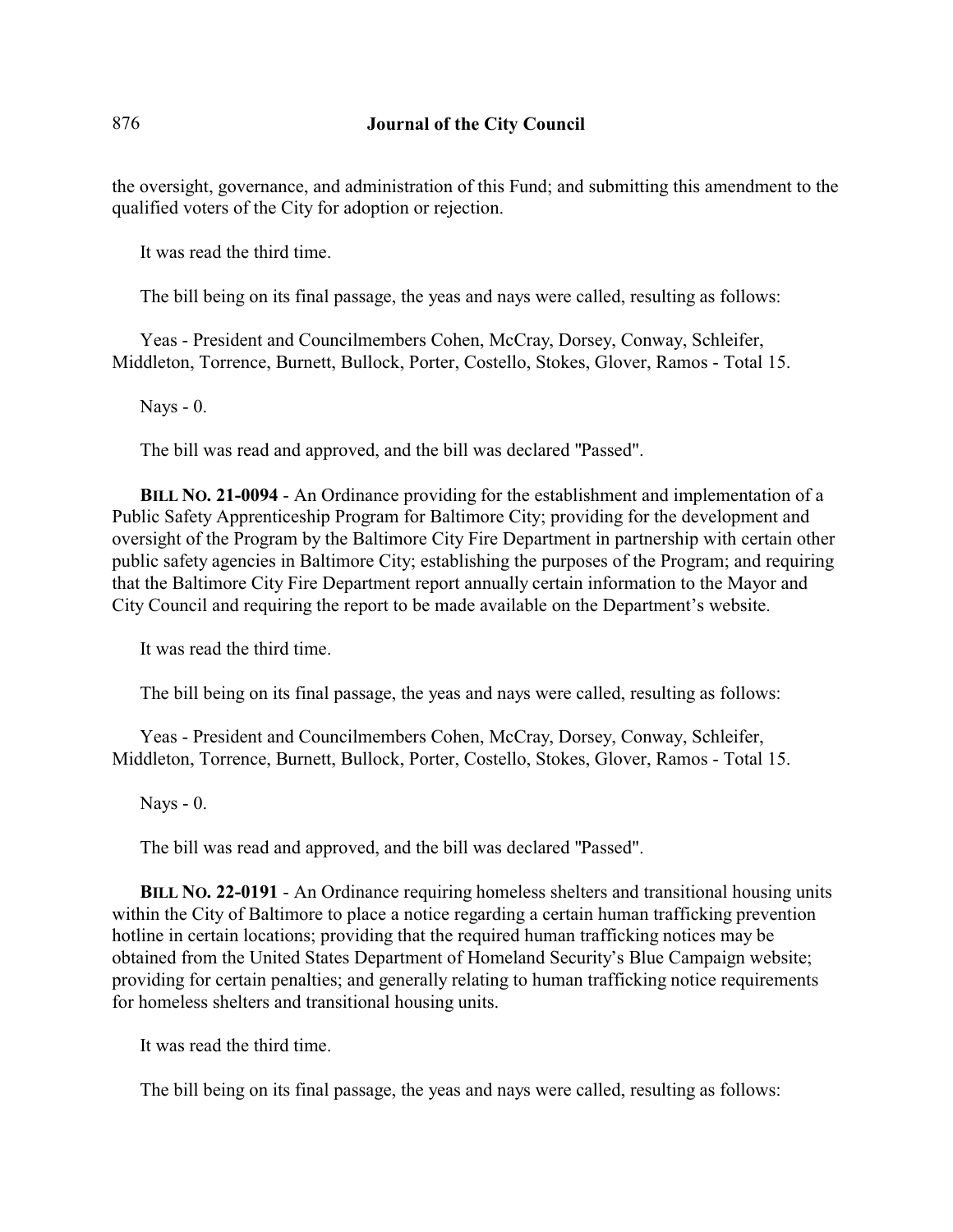Yeas - President and Councilmembers Cohen, McCray, Dorsey, Conway, Schleifer, Middleton, Torrence, Burnett, Bullock, Porter, Costello, Stokes, Glover, Ramos - Total 15.

Nays - 0.

The bill was read and approved, and the bill was declared "Passed".

**BILL NO. 22-0193** - An Ordinance granting a tax credit against the City real property tax imposed on a dwelling that uses a solar energy device or geothermal energy device; imposing certain qualifications for credit eligibility; providing for the amount and the administration of the credit; creating an annual limit on the amount of credits granted; requiring an annual report regarding the credit; and defining certain terms.

It was read the third time.

The bill being on its final passage, the yeas and nays were called, resulting as follows:

Yeas - President and Councilmembers Cohen, McCray, Dorsey, Conway, Schleifer, Middleton, Torrence, Burnett, Bullock, Porter, Costello, Stokes, Glover, Ramos - Total 15.

Nays - 0.

The bill was read and approved, and the bill was declared "Passed".

**BILL NO. 22-0209** - An Ordinance authorizing the Mayor and City Council of Baltimore to sell, at either public or private sale, all its interest in certain property that is located at 620 North Caroline Street (Block 1280, Lot 003) and is no longer needed for public use; and providing for a special effective date.

It was read the third time.

The bill being on its final passage, the yeas and nays were called, resulting as follows:

Yeas - President and Councilmembers Cohen, McCray, Dorsey, Conway, Schleifer, Middleton, Torrence, Burnett, Bullock, Porter, Costello, Stokes, Glover, Ramos - Total 15.

Nays - 0.

The bill was read and approved, and the bill was declared "Passed".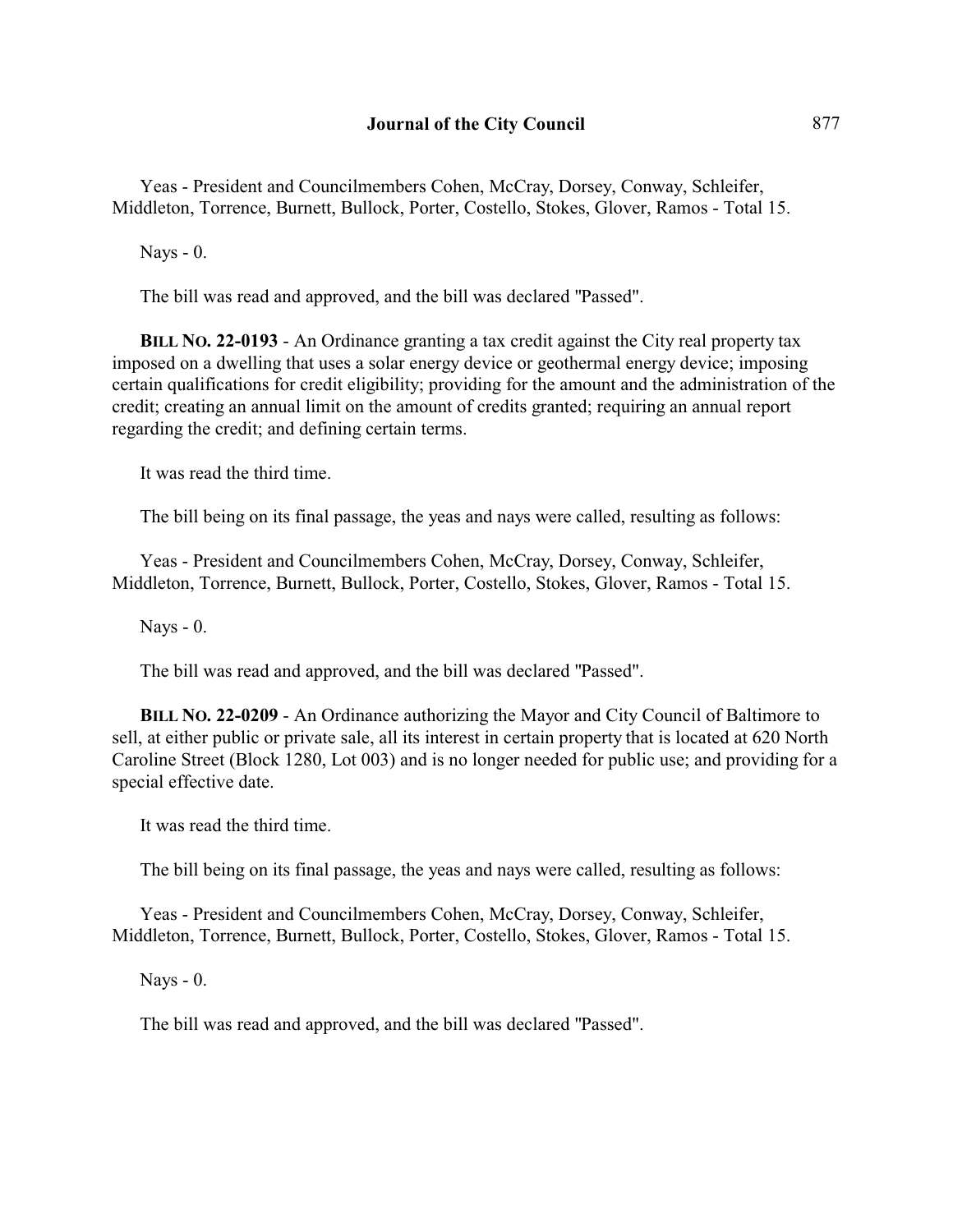# **MOTION TO SUSPEND CITY COUNCIL RULES 10-2 AND 10-3 WITH REGARD TO BILL NO. 22-0111R**

Councilmember Stokes made a motion, duly seconded, to suspend Rules 10-2 and 10-3 in order to have an early hearing on Bill No. 22-0111R.

The motion carried without exception, and the President declared the rules suspended with regard to the bill. Then Councilmember Stokes announced a hearing date for the bill.

#### **ADJOURNMENT**

On motion of Councilmember Middleton, duly seconded, the City Council adjourned to meet on Tuesday, June 21, at 5:00 p.m.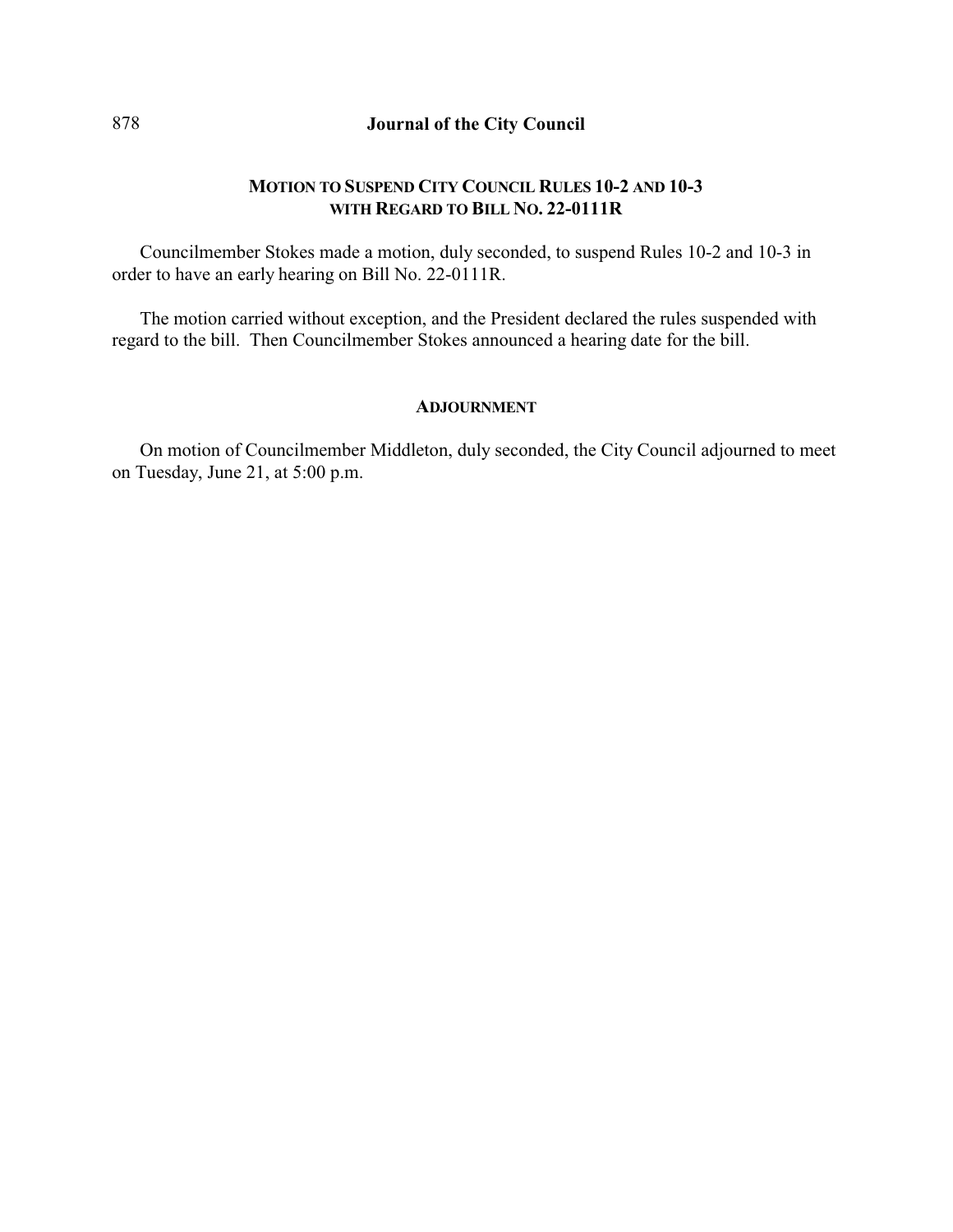#### **Journal of the City Council** 879

#### Consent Calendar

#### **CR 796 President Mosby, All Members**

**A Baltimore City Resolution congratulating Terrence Ridley on your success throughout your academic career, congratulations on graduating with honors and your consistent dedication.** 

**CR 797 President Mosby, All Members**

**A Baltimore City Resolution on the death of Gregory Cabean, June 22, 2022 - May 15, 2022.** 

**CR 798 President Mosby, All Members**

**A Baltimore City Resolution congratulating The Real Life Chat - NJAHIEM Ministries on your dedication to serving Baltimore City citizens and communities.** 

**CR 799 President Mosby, All Members**

**A Baltimore City Resolution congratulating Melvin N. Miles, Jr. on your retirement after 49 years of service to the Morgan State University.** 

**CR 800 President Mosby, All Members**

**A Baltimore City Resolution congratulating Dorothy Denise Johnson on your retirement after 22 years of service to Friends School of Baltimore.** 

**CR 801 Middleton**

**A Baltimore City Resolution congratulating Brown's Memorial Baptist Church on your 90th Anniversary Celebration.**

**CR 802 Porter**

**A Baltimore City Resolution congratulating Minister Cleoda Walker on your many years of dedicated service, commitment, and love of the Cherry Hill Community.** 

**CR 803 Porter**

**A Baltimore City Resolution congratulating Nathaniel Brown on your many years of dedicated service, commitment, and love of the Cherry Hill Community.**

**CR 804 President Mosby, All Members**

**A Baltimore City Resolution congratulating Archdiocese of Baltimore on 10 years of leadership and partnership with Baltimore City.**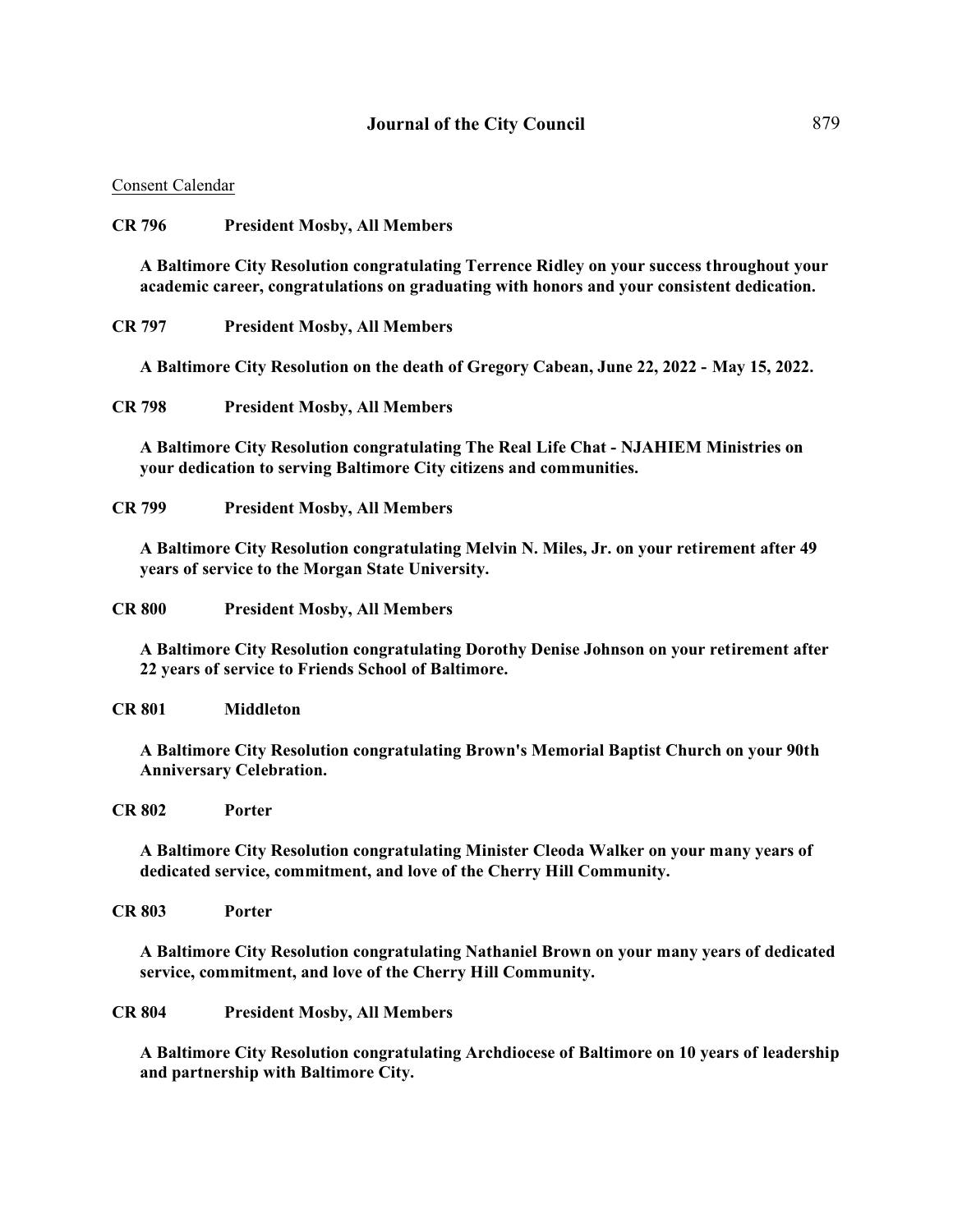**CR 805 Middleton**

**A Baltimore City Resolution congratulating Pennrose on your Grand Opening Ceremony.** 

**CR 806 Middleton**

**A Baltimore City Resolution congratulating CHAI on your Groundbreaking Ceremony.** 

**CR 807 President Mosby, All Members**

**A Baltimore City Resolution on the death of Laverne A. Turner, July 27, 1928 - May 14, 2022.** 

**CR 808 President Mosby, All Members**

**A Baltimore City Resolution congratulating Brown's Memorial Baptist Church.**

**CR 809 Bullock**

**A Baltimore City Resolution on the death of Martha Ann Brooks, December 10, 1950 - May 9, 2022.** 

**CR 810 President Mosby, All Members**

**A Baltimore City Resolution to the Family of Curtis Lee Gardner, Sr. who passed away on May 16, 2022, you will be missed.**

**CR 811 Burnett**

**A Baltimore City Resolution on the death of James E. Mason, Sr., February 18 1946 - November 3, 2021.** 

**CR 812 President Mosby, All Members**

**A Baltimore City Resolution congratulating Stephanie Fleishman on your outstanding service and investment in the Canton Business Community for 23 years.** 

**CR 813 President Mosby, All Members**

**A Baltimore City Resolution congratulating Aaron Feierstein on your exceptional service as a Hampden Community Council Board Member and your tireless dedication to making the neighborhood better.** 

**CR 814 President Mosby, All Members**

**A Baltimore City Resolution on the death of Codell Hickman, January 4, 1933 - May 16, 2022.**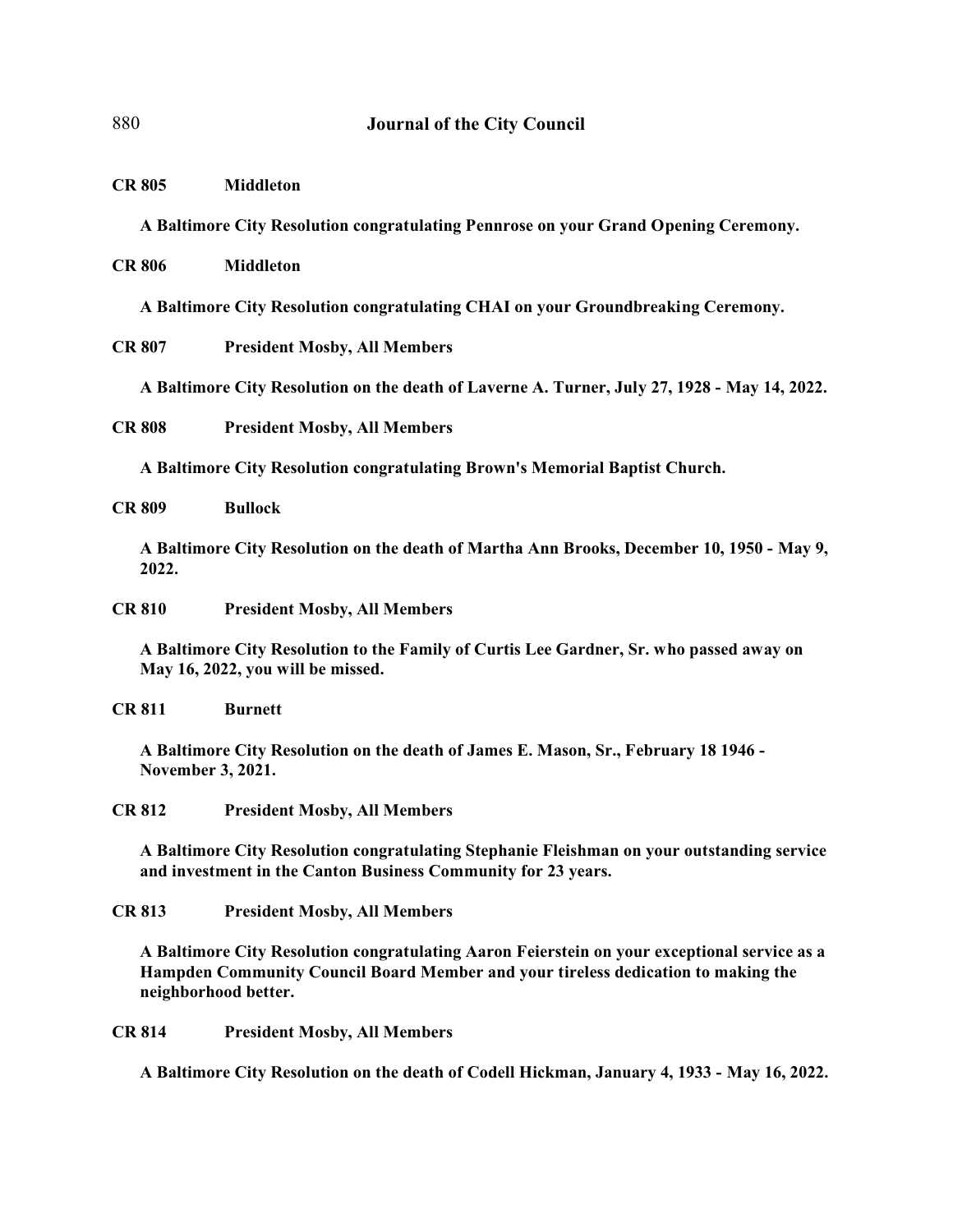#### **CR 815 President Mosby, All Members**

**A Baltimore City Resolution congratulating Northeastern Supply Company on your generosity and service to the Sandtown Community since 2006.** 

**CR 816 President Mosby, All Members**

**A Baltimore City Resolution congratulating Mary C. Donnelly on your teaching, nurturing and caring for countless students in your 48 years of service in Baltimore City Public Schools.** 

**CR 817 President Mosby, All Members**

**A Baltimore City Resolution congratulating Gladys Baugh.** 

**CR 818 President Mosby, All Members**

**A Baltimore City Resolution on the death of Jasmine D. Brunson, Jr., January 5, 2005 - May 13, 2022.** 

#### **CR 819 Torrence**

**A Baltimore City Resolution congratulating Druid Heights Firefighters on your dedication and service as a Firefighter in the 7th District of Baltimore City, we honor your commitment to the Druid Heights Community and the greater Baltimore area.** 

**CR 820 President Mosby, All Members**

**A Baltimore City Resolution congratulating the African American Firefighter Historical Society on your 10th Annual Salute Dinner.** 

**CR 821 President Mosby, All Members**

**A Baltimore City Resolution on the death of Harold C. Darden, December 16, 1933 - May 16, 2022.** 

**CR 822 President Mosby, All Members**

**A Baltimore City Resolution on the death of Leon Toland, September 6, 1959 - May 19, 2022.** 

**CR 823 President Mosby, All Members**

**A Baltimore City Resolution congratulating Pastor Wendell O.E. Christopher on serving the African Methodist Episcopal Church for over 45 years as a Minister.**